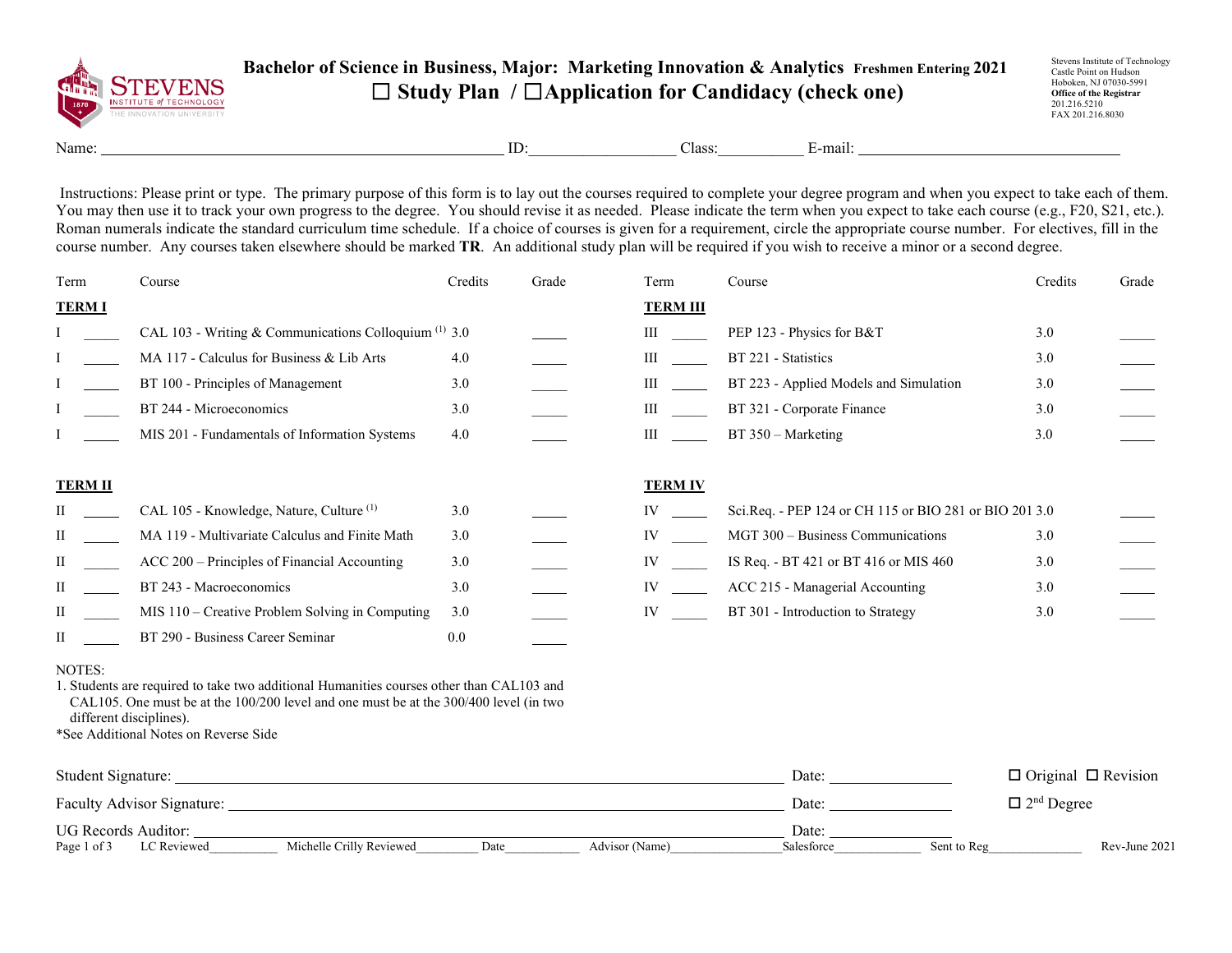

## **Bachelor of Science in Business, Major: Marketing Innovation & Analytics Freshmen Entering 2021** ☐ **Study Plan /** ☐**Application for Candidacy (check one)**

Stevens Institute of Technology Castle Point on Hudson Hoboken, NJ 07030-5991 **Office of the Registrar** 201.216.5210 FAX 201.216.8030

|                                                                                                                                                                                                                                |                                                                                                                                                                        |                          | ID: |                                                                                                                                                                                                                                | Class:                                                                                                                                                                                                                         |     |
|--------------------------------------------------------------------------------------------------------------------------------------------------------------------------------------------------------------------------------|------------------------------------------------------------------------------------------------------------------------------------------------------------------------|--------------------------|-----|--------------------------------------------------------------------------------------------------------------------------------------------------------------------------------------------------------------------------------|--------------------------------------------------------------------------------------------------------------------------------------------------------------------------------------------------------------------------------|-----|
| <b>TERM V</b>                                                                                                                                                                                                                  |                                                                                                                                                                        |                          |     | <b>TERM VII</b>                                                                                                                                                                                                                |                                                                                                                                                                                                                                |     |
|                                                                                                                                                                                                                                | BT 417 - Marketing Analytics and Research                                                                                                                              | 3.0                      |     | <b>VII</b>                                                                                                                                                                                                                     | BT 435 - Social Media and Network Analysis                                                                                                                                                                                     | 3.0 |
|                                                                                                                                                                                                                                | IS Req. - BT 421 or BT 416 or MIS 460                                                                                                                                  | 3.0                      |     | VII version of the set of the set of the set of the set of the set of the set of the set of the set of the set of the set of the set of the set of the set of the set of the set of the set of the set of the set of the set o | ISE 350 - Logistics & Supply Chain Management                                                                                                                                                                                  | 3.0 |
|                                                                                                                                                                                                                                | Technology Elective <sup>(4)</sup>                                                                                                                                     | 3.0                      |     | VII version of the set of the set of the set of the set of the set of the set of the set of the set of the set of the set of the set of the set of the set of the set of the set of the set of the set of the set of the set o | BT 401 - Advanced Strategy                                                                                                                                                                                                     | 3.0 |
|                                                                                                                                                                                                                                | Technology Elective <sup>(4)</sup>                                                                                                                                     | 3.0                      |     | VII VII                                                                                                                                                                                                                        | MGT 411 - Senior Design I                                                                                                                                                                                                      | 3.0 |
|                                                                                                                                                                                                                                | BT 372 - Entrepreneurship                                                                                                                                              | 3.0                      |     | <b>VII</b>                                                                                                                                                                                                                     | General Elective Communication of the Communication of the Communication of the Communication of the Communication of the Communication of the Communication of the Communication of the Communication of the Communication of | 3.0 |
|                                                                                                                                                                                                                                | BT 330 - Social Psychology & Org Behavior                                                                                                                              | 3.0                      |     |                                                                                                                                                                                                                                |                                                                                                                                                                                                                                |     |
| <b>TERM VI</b>                                                                                                                                                                                                                 |                                                                                                                                                                        |                          |     | <b>TERM VIII</b>                                                                                                                                                                                                               |                                                                                                                                                                                                                                |     |
|                                                                                                                                                                                                                                | Humanities 100-200 Level $^{(1)}$ 3.0                                                                                                                                  |                          |     | <b>VIII</b>                                                                                                                                                                                                                    | BT 465 - Integrated Marketing Communications                                                                                                                                                                                   | 3.0 |
| VI video and the set of the set of the set of the set of the set of the set of the set of the set of the set of the set of the set of the set of the set of the set of the set of the set of the set of the set of the set of  | Humanities 300-400 Level $^{(1)}$ 3.0                                                                                                                                  |                          |     | <b>VIII</b>                                                                                                                                                                                                                    | BT 466 - Data Analytics                                                                                                                                                                                                        | 3.0 |
| VI video video video video video video video video video video video video video video video video video video video video video video video video video video video video video video video video video video video video vid | BT 403 - Marketing Strategy in a Digital World                                                                                                                         | 3.0                      |     | <b>VIII</b>                                                                                                                                                                                                                    | BT 413 - Business Law                                                                                                                                                                                                          | 3.0 |
| VI and the set of the set of the set of the set of the set of the set of the set of the set of the set of the set of the set of the set of the set of the set of the set of the set of the set of the set of the set of the se | BT 445 - Virtual and Physical Consumer Behavior                                                                                                                        | 3.0                      |     | <b>VIII</b>                                                                                                                                                                                                                    | MGT 412 - Senior Design II                                                                                                                                                                                                     | 3.0 |
| VI — IV                                                                                                                                                                                                                        | General Elective <b>Exercise Service</b>                                                                                                                               | 3.0                      |     | <b>VIII</b>                                                                                                                                                                                                                    | General Elective <b>Exercise</b>                                                                                                                                                                                               | 3.0 |
|                                                                                                                                                                                                                                | PE Required Courses <sup>(3)</sup><br>PE200 - Physical Education I<br>PE200 - Physical Education II<br>PE200 - Physical Education III<br>PE200 - Physical Education VI | 0.0<br>0.0<br>0.0<br>0.0 |     |                                                                                                                                                                                                                                | <b>ADDITIONAL COURSES<sup>(5)</sup></b>                                                                                                                                                                                        |     |

## NOTES:

2. All students must complete a minimum of four semesters of Physical Education (P.E.) in non-repeating courses. No credit or grades are awarded for P.E. classes. Participation in varsity sports may be used to satisfy up to four credits of the P.E. requirement.

3. Choose Technology Elective from a list of preapproved courses.

| Student Signature:         |                          |      |                | Date: | $\Box$ Original $\Box$ Revision |
|----------------------------|--------------------------|------|----------------|-------|---------------------------------|
| Faculty Advisor Signature: |                          |      |                | Date: | $\Box$ 2 <sup>nd</sup> Degree   |
| UG Records Auditor:        |                          |      |                | Date: |                                 |
| Page 2 of 3<br>LC Reviewed | Michelle Crilly Reviewed | Date | Advisor (Name) |       | Rev-June 2021                   |